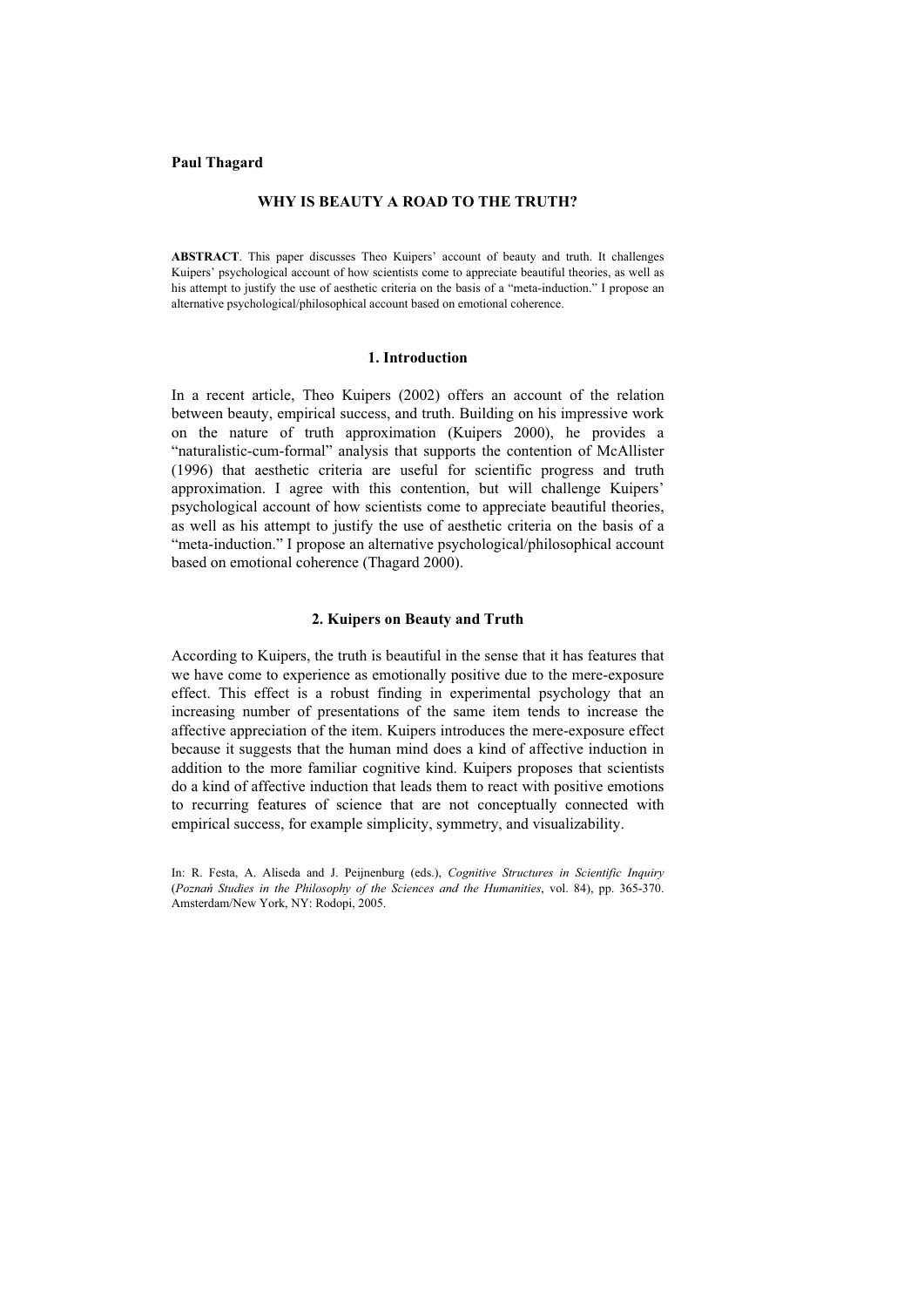Assuming that there is indeed a correlation between such features and empirical success, the philosopher of science can then do a "cognitive metainduction" that justifies scientists' affective inductions on the grounds that beauty really does correlate with truth. On this view, scientists acquire the tendency to find beautiful theories that possess features such as simplicity and symmetry on the basis of exposure to previous successful theories that had such features. Moreover, the acquisition is legitimate because, by the cognitive meta-induction, such features really do correlate with experimental success, which is an objective feature of theories. Kuipers not only tries to argue that the empirical success of theories signals their approximation to truth, but also that the correlating *non*-empirical features directly signal approximation to truth. Hence it is reasonable that scientists let themselves be guided by nonempirical features as well as empirical success.

I do not want to challenge Kuipers account of truth approximation, which strikes me as the most sophisticated currently available, but I see several problems with the way he connects beauty and truth. First, note that the mereexposure effect is very different psychologically from affective induction. When mere exposure leads me to like something, the structure of the episode is: exposure to  $X \rightarrow$  increased liking of *X*. In contrast, affective induction has a structure something like: *X* goes with *Y* and *Y* is liked  $\rightarrow$  increased liking of *X*. Affective induction requires exposure to two features, e.g. simplicity and empirical success, whereas the mere-exposure effect does not require any such correlation. Hence the mere-exposure effect is logically and psychologically irrelevant to affective induction. I would not be surprised if human thinking does in fact use something like affective induction, but Kuipers needs to find empirical support for this kind of thinking from experiments other than those that support the existence of the mere-exposure effective.

Second, evidence is needed to support the claim that the positive emotional attitude toward simplicity and symmetry that many scientists exhibit is acquired by affective induction. Does scientific education really involve juxtaposition of aesthetic features and empirical success in ways that could lead budding scientists to acquire the emotional appreciation of simplicity and symmetry? In the first place, do scientists have an antecedent positive emotional attitude toward empirical success that would provide the basis of the affective induction that aesthetic features are good? I conjecture that science students acquire the tendency to find some theories beautiful through a partly innate and partly acquired ability to recognize coherence; the next section defends an emotional coherence account of aesthetic judgments in science. If this account is correct, then scientists acquire aesthetic attitudes by means different from affective induction.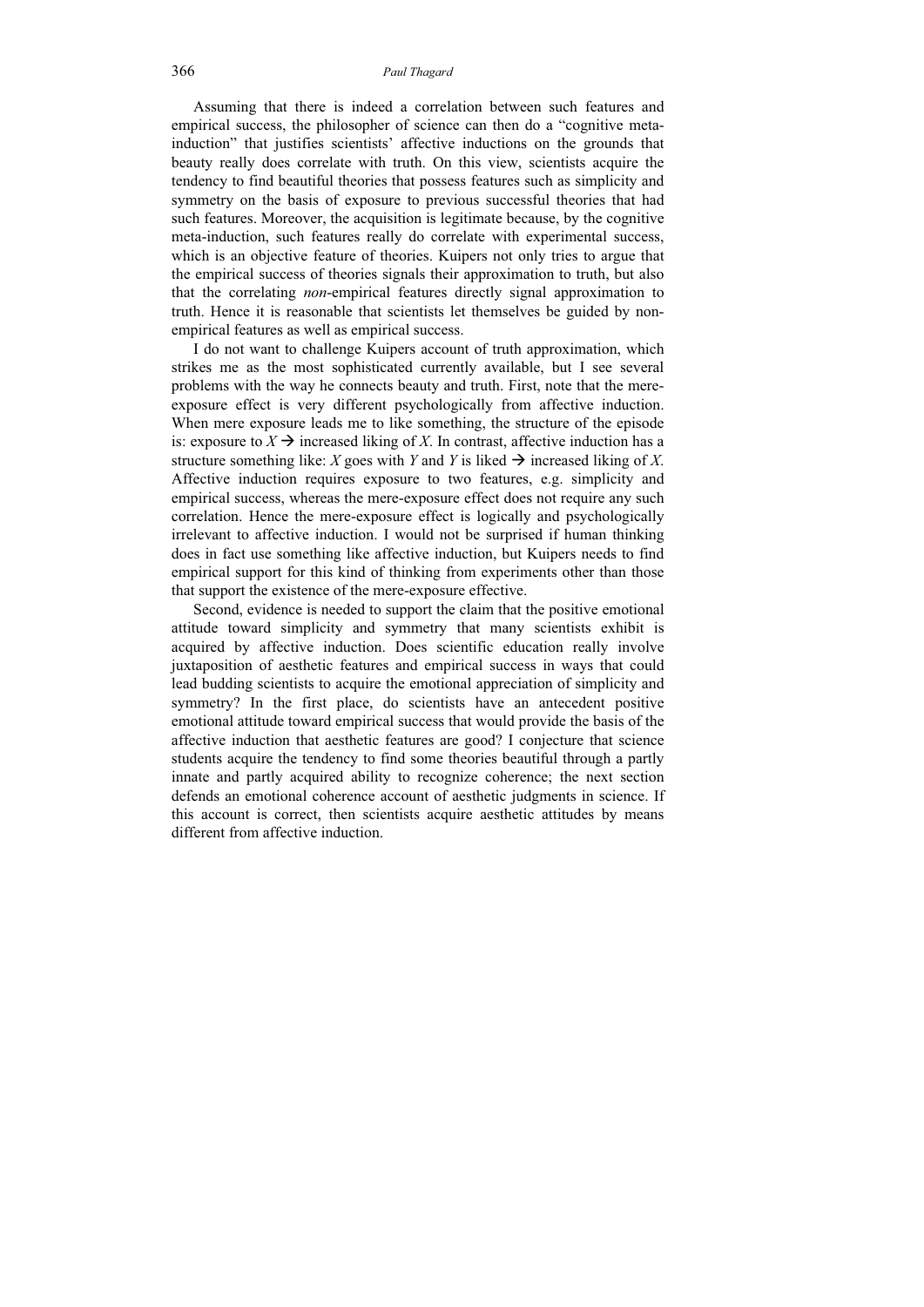Third, I am less confident than Kuipers about the connection between empirical success and truth. Even if there is a legitimate meta-induction connecting beauty and empirical success, it remains to be shown that there is a connection between empirical success and truth. On Kuipers view, the connection is direct, by virtue of the definition of approximate truth and the theorem that if  $Y$  is closer to the truth than  $X$ , then  $Y$  is at least as empirically successful as *X*. I agree that in general empirical success is a sign of truth, but it is hard to make the connection directly, since we have no independent way of establishing truth. This is concealed in Kuipers' framework because he identifies *the truth* as the strongest true theory rather than as how the world really is. In order to conclude that empirical success is a guide to how the world really is, we need to bring in other aspects of science such as its technological applicability, the substantial degree of agreement among scientists, and the largely cumulative nature of scientific development (Thagard 1988, ch. 8). In the past few hundred years, we have learned that empirical success is a much better guide to truth than other determinants of belief such as a priori reflection and divine inspiration, but it might have been otherwise. Hence the connection between empirical success and truth is just as much in need of argument as the connection between beauty and truth. The argument cannot be a cognitive meta-induction, because we have no way of identifying what is true. Rather, the form of argument is theoretical: we can infer that science acquires true theories because that is the best explanation of its technological success and largely cumulative development.

#### **3. Beauty as Emotional Coherence**

I will now sketch a different picture of the role of beauty in scientific inference. My most recent book develops a theory of emotional coherence that is used to explain how judgments of beauty arise (Thagard 2000, ch. 6). The theory extends a general theory of coherence as constraint satisfaction: when people make inferences, they do so in a way that maximizes coherence by maximizing the satisfaction of multiple positive and negative constraints among representations. The kind of inference most relevant to scientific thinking is explanatory coherence, in which the representations are of evidence and hypotheses, the positive constraints are based on explanation relations between hypotheses and evidence, and the negative constraints are based on relations of contradiction or competition between hypotheses. When scientists choose between competing theories, they do so by accepting those hypotheses that are part of the maximally coherent account. Various algorithms are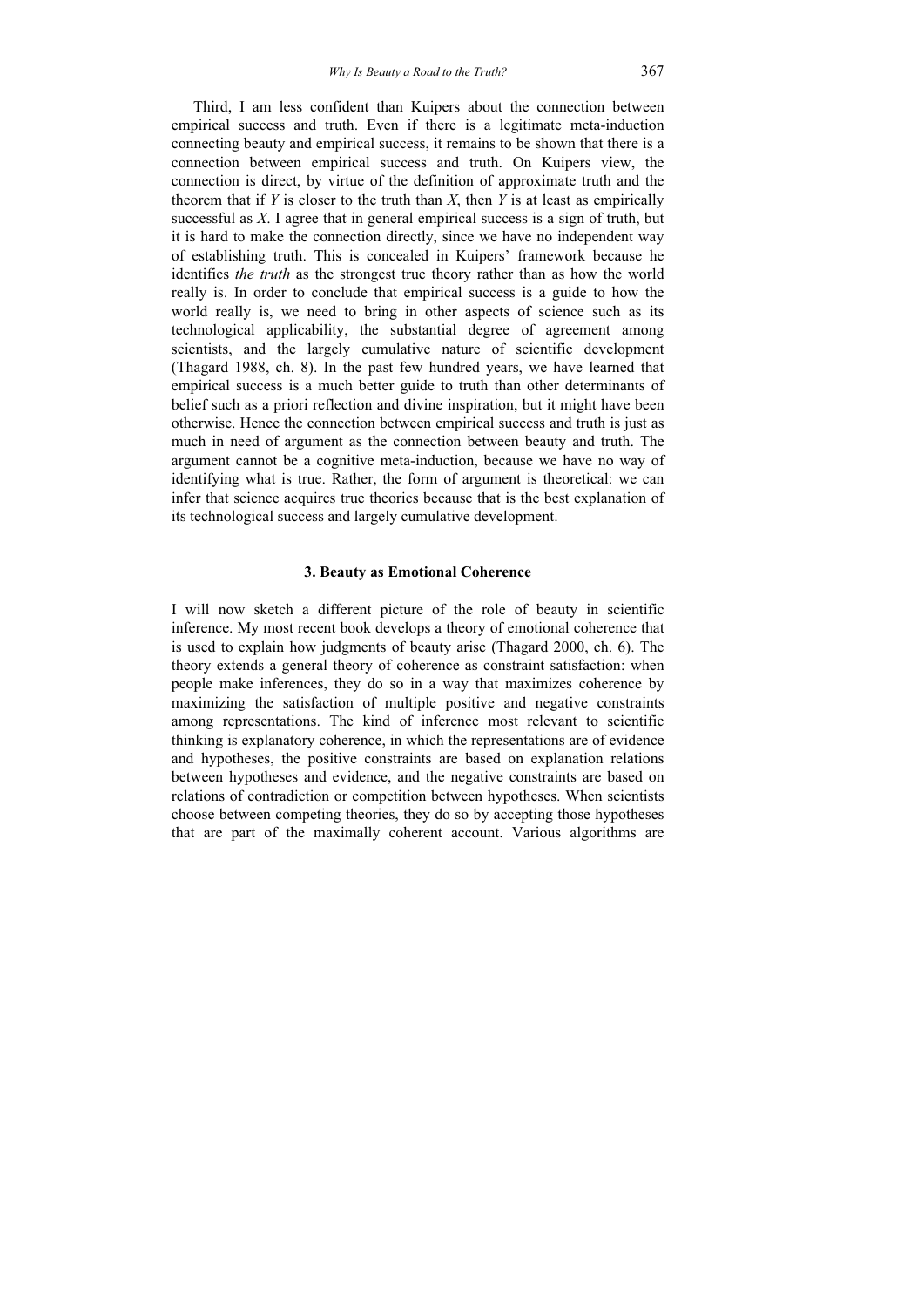available for maximizing coherence, including psychologically plausible algorithms using artificial neural networks.

The theory of emotional coherence postulates that human thinking is a process that involves affective as well as cognitive constraints and that both kinds of constraint satisfaction are intimately related. Representations acquire *valences,* which constitute their emotional content, in addition to their degrees of acceptability. For example, your concept of *beer* involves in part a valence that represents whether or not you like beer. Propositional representations such as "Beer is good for you" also have a valence, as is evident in the different emotional reactions that might be given to this proposition from avid beer drinkers as opposed to those of teetotalers. From the perspective of emotional coherence theory, beauty is not a property of individual representations, but is a "metacoherence" property that arises as the result of a general assessment of coherence. A feeling of happiness emerges when most constraints are satisfied in a person's unconscious processing of cognitive and affective constraints, whereas feelings of sadness and anxiety can emerge when constraints are not satisfied. In particular, scientists find a theory beautiful when it is highly coherent with the evidence and with their other beliefs. Such coherence is largely a matter of empirical success, in that many of the constraints on a theory concern the data which it is intended to explain. But simplicity is intrinsically part of the coherence calculation, since the constraints that tie hypotheses with evidence are stronger if the explanations involve fewer hypotheses (see Thagard 1992, for a full exposition). Moreover, symmetry, which is another one of the aesthetic factors mentioned by Kuipers, is also a matter of coherence, of an analogical sort. Symmetry is a matter of having multiple parts of a theory or other set of representations that are analogous to each other (Thagard 2000, p. 203). For example, a face is symmetrical to the extent that the left side is analogous to the right side. Like explanatory inference, analogical thinking can be thought of in terms of satisfaction of multiple constraints (Holyoak and Thagard 1995).

In contrast to Kuipers, who views simplicity, symmetry, and analogy as problematic because they are nonempirical, I see them as an integral part of the coherence-based inferences about whether to accept or reject a theory. Beauty is the feeling that emerges to consciousness when a theory is very strongly coherent with respect to explaining the evidence *and* being consistent with other beliefs *and* possessing simplicity, symmetry, and other kinds of analogies. Psychologically, the beauty of a theory does not arise from affective inductions connecting aesthetic features with empirical success, but rather from the coherence of the theory that intrinsically includes those features.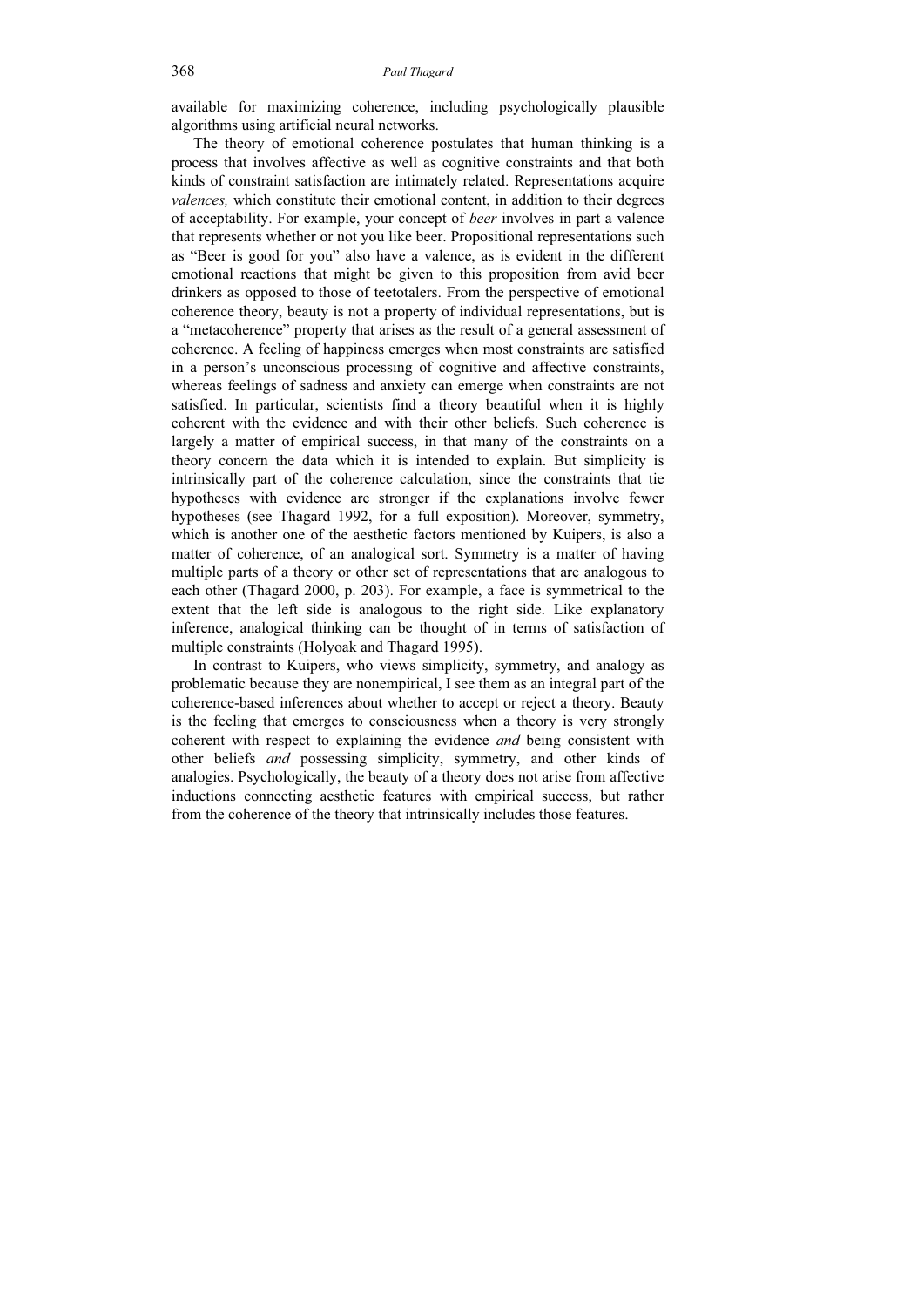#### **4. Assessment**

I have offered an alternative to Kuipers' psychological and philosophical explanations of why beauty is a road to the truth. Whose explanations are more plausible? First consider the competing psychological explanations of how scientists come to experience some theories as beautiful because of aesthetic features such as simplicity and symmetry.

- *Kuipers*: Scientists come to like such aesthetic features because of a psychological mechanism of aesthetic induction akin to the mere exposure effect.
- *Thagard*: Scientists find theories with such features beautiful because of their contribution to coherence which is inherently pleasurable.

There is currently little experimental evidence to enable us to discriminate directly between these two explanations; I have already argued that aesthetic induction is a very different process from the mere-exposure effect, so the considerable psychological evidence for the latter does not support the general plausibility of the former.

My main reason for preferring the emotional-coherence explanation of the pleasurable nature of simplicity and symmetry is that it derives scientific beauty from the same kind of psychological mechanism that produces intellectual pleasure in other domains, such as art, music, and mathematics. Aesthetic theorists such as Collingwood and Hutcheson, as well as mathematicians such as Hardy, have described beauty as deriving from unity, harmony, and coherence. Emotional coherence provides a unified (i.e. more beautiful!) explanation of scientific judgments of beauty, because it describes the same mechanism at work in science as in art and mathematics. Kuipers could well maintain that aesthetic induction on particular features operates in these other domains as well, which might serve to explain emotional preferences for particular kinds of art or mathematics. But aesthetic induction does not explain the general appreciation of beauty deriving from an overall appreciation of a work of art, a mathematical construction, or a scientific theory. In contrast, the theory of emotional coherence provides a specific computational mechanism by which positive feelings can emerge from global judgments of coherence, including ones that incorporate simplicity and symmetry.

I also think that the emotional-coherence account provides a better basis for the philosophical issue of justifying scientists' use of aesthetic judgments than Kuipers inductive account. Here are the two positions: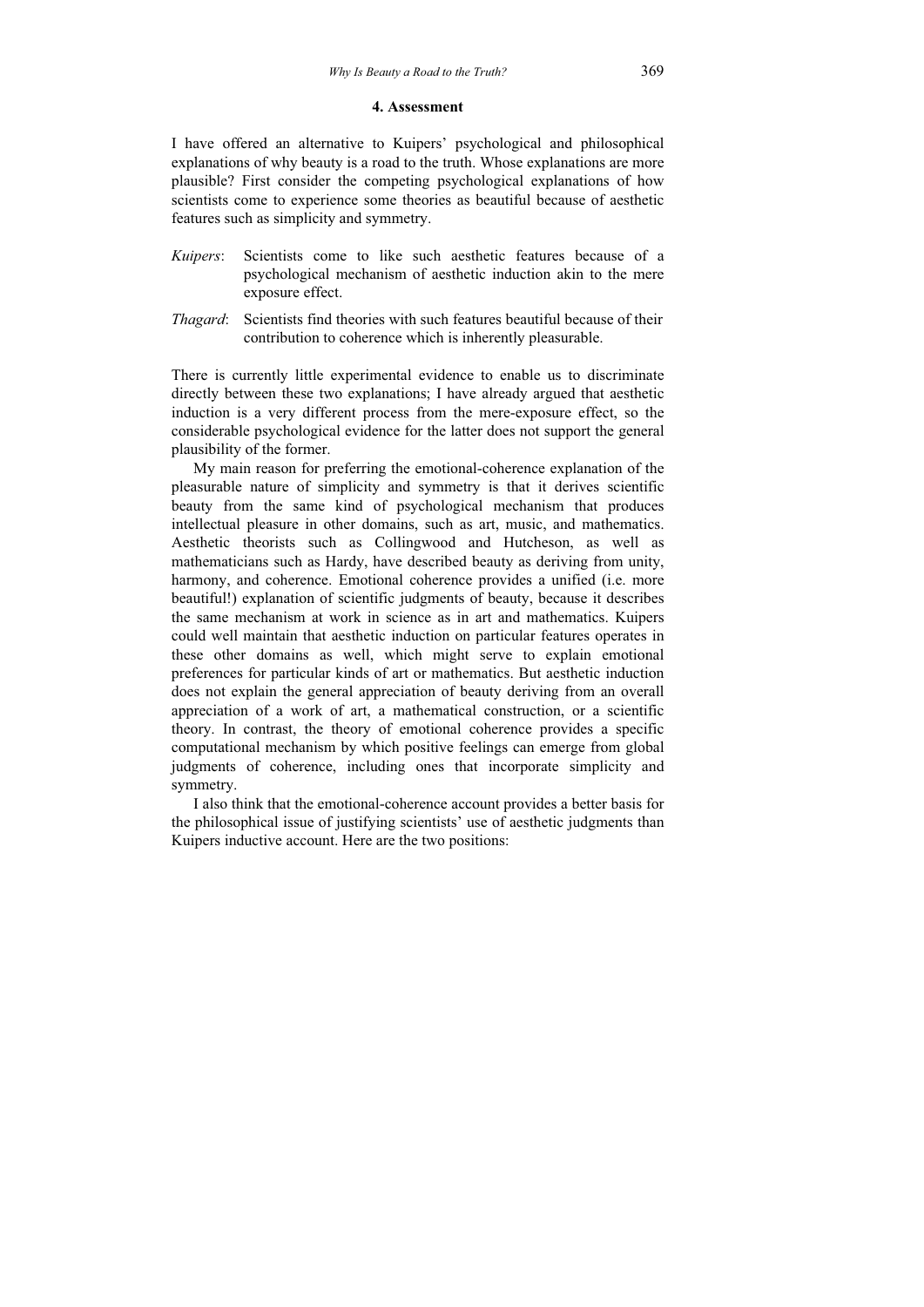- *Kuipers*: Scientists' use of aesthetic criteria such as simplicity and symmetry is justified by the cognitive meta-induction that these features correlate with empirical success and truth.
- *Thagard*: Scientists' use of aesthetic criteria is justified more indirectly by the fact that they are integral to the coherence assessments that promote the largely cumulative development of theories, many of which are technologically successful.

I prefer the indirect strategy because it does not require the accumulation, by practicing scientists or by philosophers combing the history of science, of a large body of instances of correlations between aesthetic features and truth. It is also immune to the likely existence of counterexamples in the form of cases where theories that turned out to be false were initially adopted in part on the basis of aesthetic criteria. Judgments of scientific beauty, like all inductive reasoning, are highly fallible. My indirect method of justifying explanatory coherence assessment as scientific method does not assume that it always or even usually works, as meta-induction requires. Scientific reasoning, based on explanatory coherence and including judgments of beauty, is justified because it is sometimes successful and there is no other method that is anywhere near as successful in finding out how the world really is. Beauty is a road to truth, but the road can be a winding one.

In conclusion, I applaud Theo Kuipers for his development of elegant and plausible accounts of scientific reasoning and approximation to truth, and for his noble attempt to extend these accounts to explain the role of aesthetic judgments in science. But I have argued that the role of beauty in science is more fruitfully understood from the non-inductive perspective of emotional coherence.

*University of Waterloo* Philosophy Department Waterloo, Ontario ON N2L 3G1 Canada

#### **REFERENCES**

Holyoak, K.J. and P. Thagard (1995). *Mental Leaps: Analogy in Creative Thought*. Cambridge,MA: The MIT Press/Bradford Books.

Kuipers, T. (2000/ICR). *From Instrumentalism to Constructive Realism*. Dordrecht: Kluwer.

Kuipers, T. (2002). Beauty, a Road to the Truth. *Synthese* **131** (3), 291-328.

McAllister, J. W. (1996). *Beauty and Revolution in Science*. Ithaca, NY: Cornell University Press.

Thagard, P. (1988). *Computational Philosophy of Science*. Cambridge, MA: The MIT Press/BradfordBooks.

Thagard, P. (1992). *Conceptual Revolutions*. Princeton: Princeton University Press.

Thagard, P. (2000). *Coherence in Thought and Action*. Cambridge, MA: The MIT Press.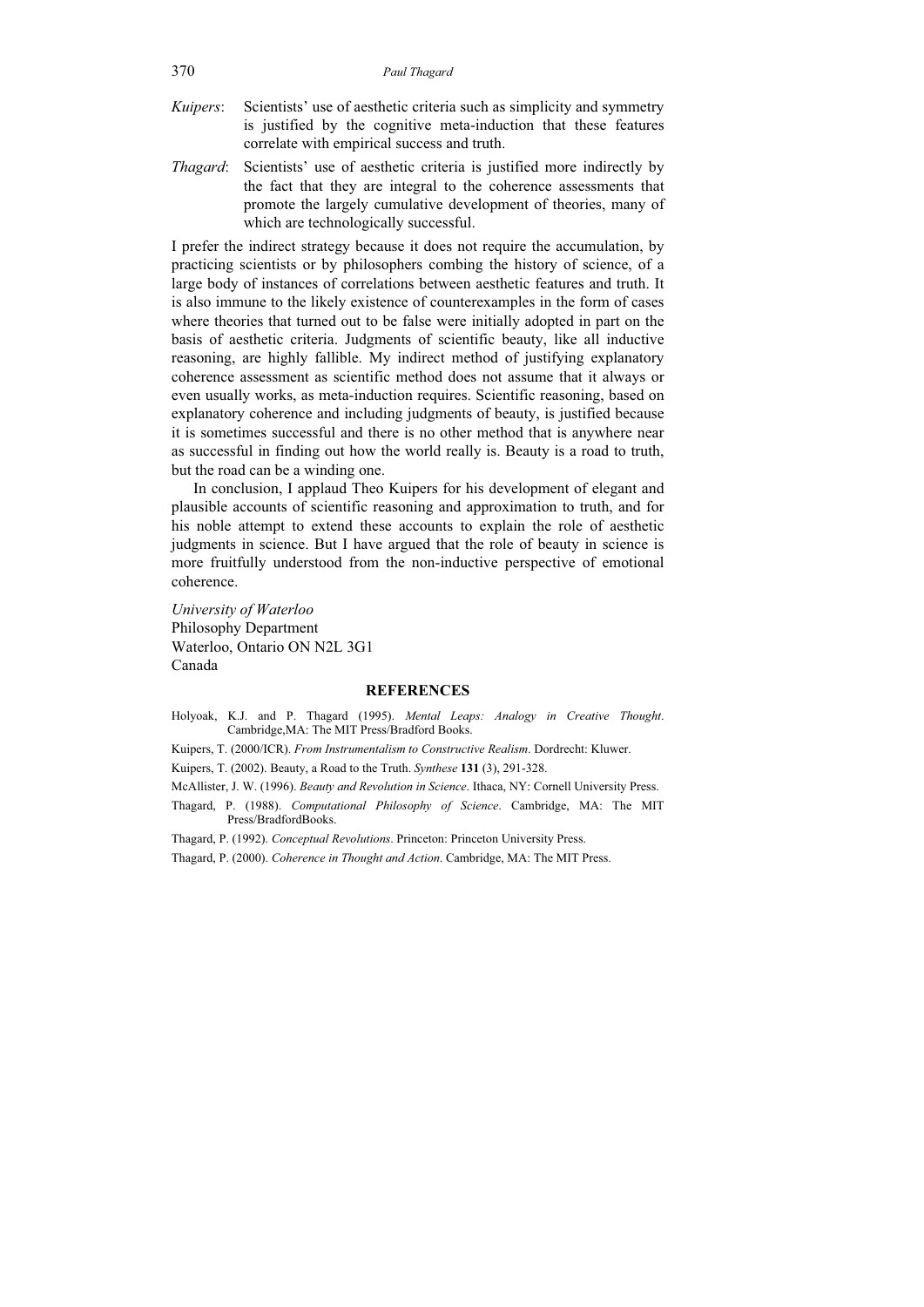# **Theo A. F. Kuipers**

### **AESTHETIC INDUCTION VERSUS COHERENCE**

# **REPLY TO PAUL THAGARD**

Paul Thagard's brief contribution deserves a long reply, but I confine myself here to some basic issues. I start with some concessions relative to SiS regarding simplicity and analogy, followed by rebutting Thagard's general and specific reserves about my recent naturalistic-cum-formal inductive account of the relation between beauty and truth. Finally, I raise some doubts about the exhaustiveness of his coherence account of that relation and its supposed incompatibility with my account.

### **Aesthetic Induction, Empirical Success, and Truth Approximation**

Let me start by reporting some new considerations that are relevant to Thagard's contribution. In SiS I went as far as to claim that simplicity should only play a role in case of equal success (SiS, p. 238, and Section 11.2) and for analogy I saw no role at all (SiS, p. 297). Contrary to my previous beliefs, at the time of completion of SiS, very much stimulated by reading McAllister (1996), I was beginning to understand that there might be a relation between truth and simplicity, and, more recently, stimulated by a discussion with Thagard when he visited Groningen on the occasion of Alexander van den Bosch's promotion, even one between truth and analogy. Hence, in the light of my recent article on beauty and truth (Kuipers 2002), I have to qualify these claims in SiS.

Since "simplicity" figures, at least in certain periods of certain disciplines, in the prevailing aesthetic canon, to use McAllister's nice phrase, it has cognitive merits related to empirical success and even to truth approximation, which scientists favoring the dominant theory may value more than some empirical successes of a new theory that are failures of the old one. Repairs may well come to grips with these failures. Similarly, as McAllister (1996) also illustrates and my article implicitly justifies, "analogy" may also be seen

In: R. Festa, A. Aliseda and J. Peijnenburg (eds.), *Cognitive Structures in Scientific Inquiry* (*PoznaĔ Studies in the Philosophy of the Sciences and the Humanities*, vol. 84), pp. 371-374. Amsterdam/New York, NY: Rodopi, 2005.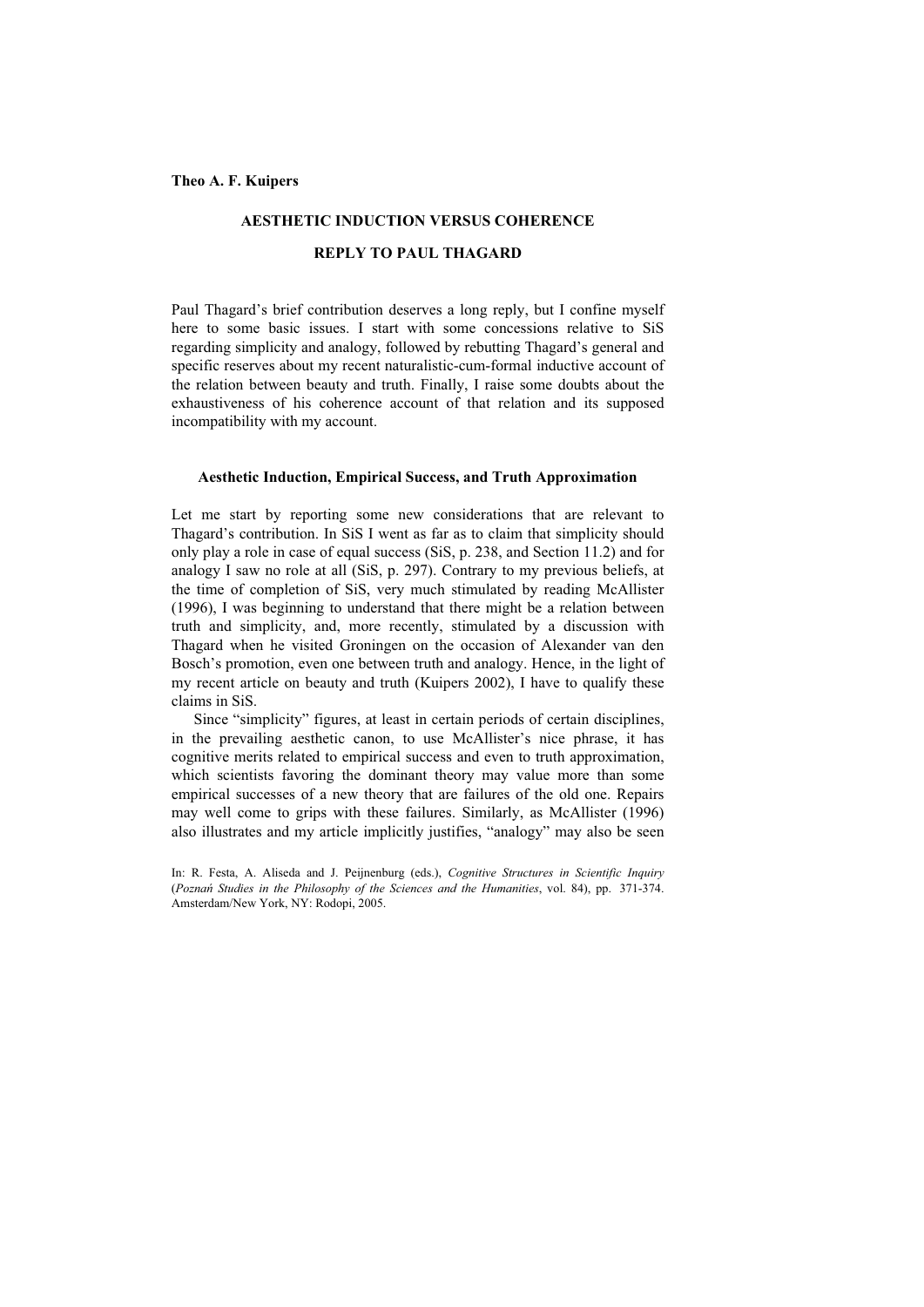as a nonempirical feature of certain theories that may play a cognitively justified role. Certainly, the relative weight assigned to such features should take into account that these features are based on "meta-induction," that is, induction of a recurring nonempirical feature correlating with empirical success, whereas general empirical successes are based on "object-induction," induction of a regularity about (the behavior of) a certain kind of objects. Although object-inductions are not very trustworthy, they are certainly more trustworthy than meta-inductions.

To be sure, the "uniform" notion of being "empirically more successful," as presented in ICR and SiS, leaving no room for empirical failures compensated by more impressive empirical successes, can be extended to the more general notion of "more successful," taking also "nonemprical" successes and failures uniformly into account. However, as explained in Section 6 of my article on beauty and truth, the interesting cases of nonempirical considerations come into the picture when they point in another direction than the empirical considerations. This would require a combined definition of 'more successfulness' taking relative weights of different kinds of considerations into account. Depending on one's weights, to use an example suggested to me by Thagard, one may then value the phlogiston theory or even the oxygen theory as less successful than the classical theory, according to which there are only four substances, viz., air, earth, fire, and water, because this theory is much simpler than the two famous competing theories.

I am happy to agree with Thagard's claim that my view of the relation between beauty and empirical success needs new experimental and historical evidence, although I would not say that the well established "mere-exposure effect" is irrelevant. In the article I argue that the aesthetic induction may be a variant of the mere-exposure effect, more precisely, a concretization, provisionally called a qualified-exposure effect. In line with its naturalized approach, I suggest at the end a number of experiments with normal and toy pieces of art and with scientific examples to establish the conditions and limitations of the effect. Moreover, further evidence for the varying character of the aesthetic canon when different phases or different research programs of the same discipline or of different disciplines are compared would strengthen the basic ideas around aesthetic induction as such and its diagnosis as a variant of the mere-exposure effect. Finally, as I also stress in my reply to Miller, in the companion volume, my refined claim about aesthetic induction can be falsified: determine a nonempirical feature which happens to accompany all increasingly successful theories in a certain area from a certain stage on and which is not generally considered beautiful by the relevant scientists. To be sure, the common interesting point of our diverging views is, of course, that both suggest (comparative) experiments and possible pieces of historical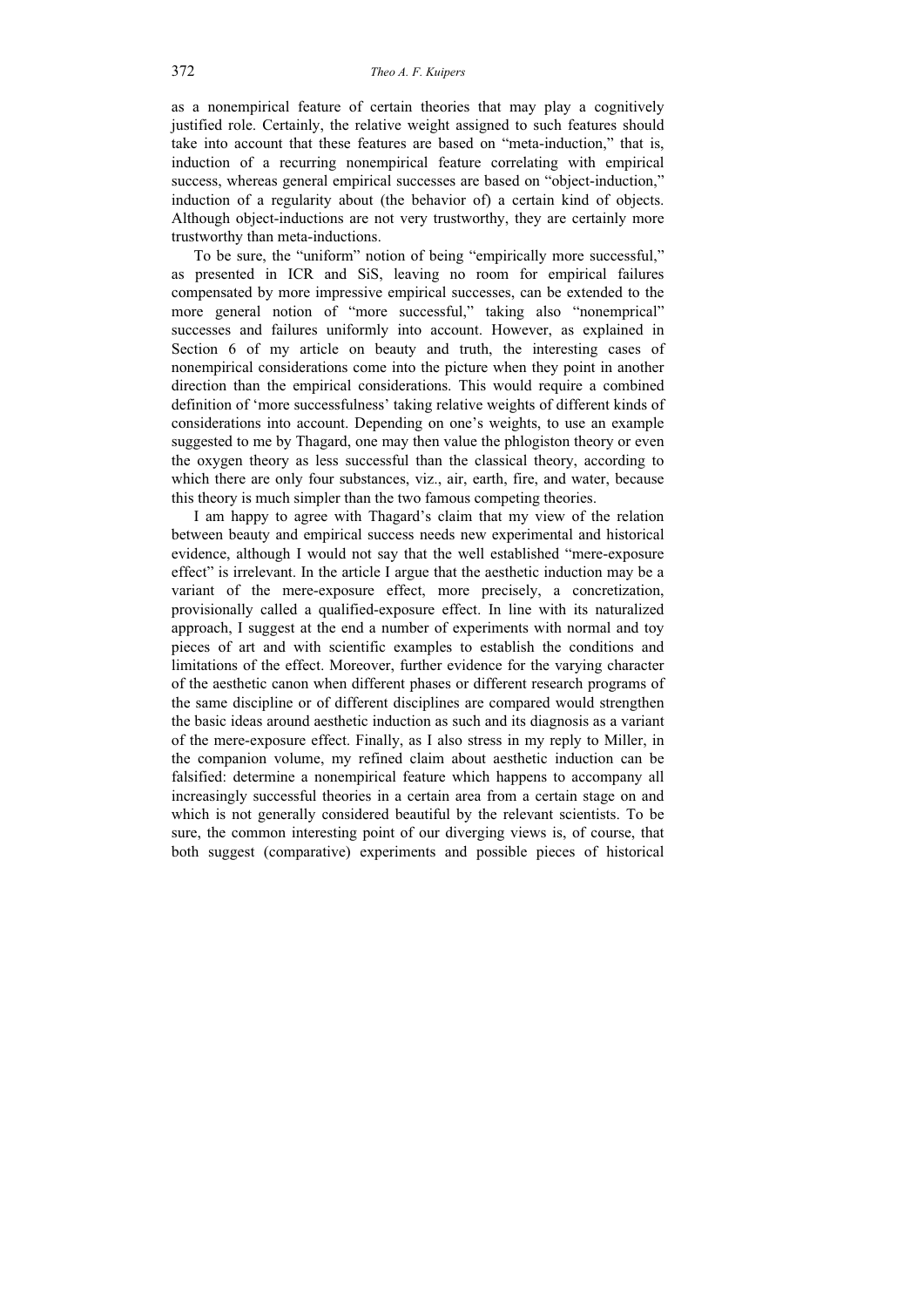evidence (see below), a rare but welcome aspect of primarily philosophical theories.

Apparently I did not convince Thagard by arguing in ICR (p. 162) that there is a direct connection between empirical success and truth, and that we do not need his detour, as I explained in SiS (p. 298). The crucial point seems to be that I identify *the truth* as the strongest true theory (given a domain and a vocabulary) "rather than as how the world really is." Here Thagard is transgressing the boundaries of my kind of constructive realism and enters some kind of essentialist realism. In the introductory chapter to this volume I summarize my direct argument for a relation between truth and empirical success. In my reply to Hans Mooij in the other volume I try to specify my metaphysical position in some more detail. Since Thagard's truth does not exist in my view, his detour argument, that empirical success is a sign of truth, essentially pertains to my non-essentialist kind of truth(s), like my direct argument.

#### **Emotional Coherence**

Let me now turn to Thagard's theory of beauty as an aspect of emotional coherence. According to him, "scientists find a theory beautiful when it is highly coherent with the evidence and with their other beliefs," where simplicity, symmetry and analogy (of which symmetry is a special case) are intrinsically part of the coherence calculation. In SiS (Section 11.2), I argue in general against Thagard's "unstratified" theory of explanatory coherence (and its implementation in the ECHO program), in favor of the stratified priority of explanatory superiority (implemented by the evaluation matrix EM), by using a meta-application of simplicity considerations. I show that both are equally successful in accounting for all historical choices provided and "prepared" by Thagard himself, whereas ECHO is much more complicated than EM. (See my reply to Vreeswijk.) In other words, Thagard's coherence theory asks for historical cases in which explanatory superiority is sacrificed to simplicity, which would go against the stratified view.

Thagard associates the beauty of theories with all kinds of coherence. Hence, incoherent aspects of theories should be seen as ugly. Thagard (2000, pp. 199-200) argues in general that symmetry is aesthetically appreciated for its contribution to coherence, and asymmetry is ugly due to its incoherence. He mentions the symmetry of (most) human faces, as opposed to the asymmetry of a misshapen face. This type of example is interesting for two reasons. First, after habituation to a misshapen face, e.g. of a movie star, we may come to find it very beautiful. Second, we are used to pictures of the arrangement of